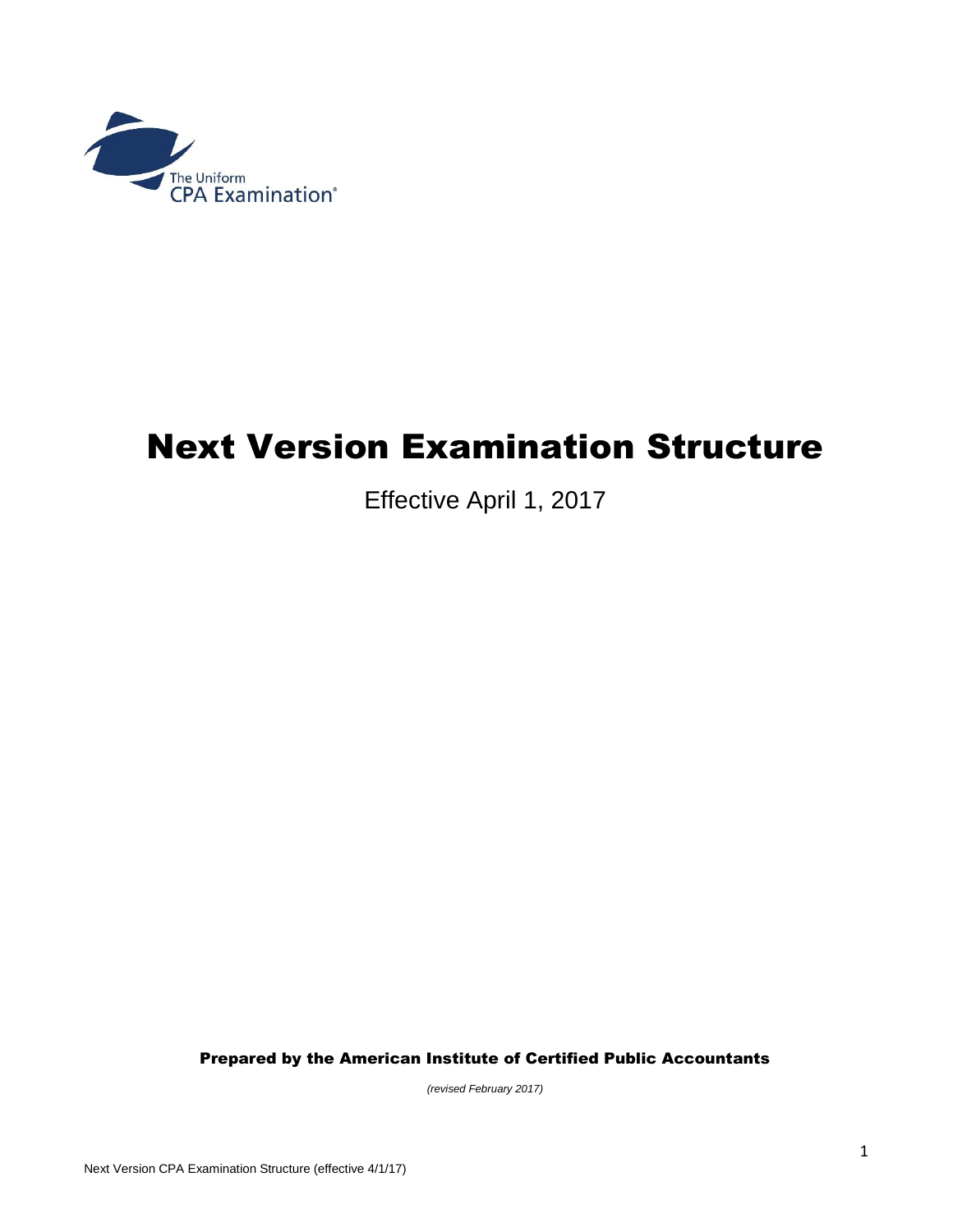## **Next Version Examination Structure**

The next version of the Uniform CPA Examination (Examination) comprises four sections: Auditing and Attestation (AUD), Business Environment and Concepts (BEC), Financial Accounting and Reporting (FAR) and Regulation (REG). A maximum of four hours of testing time is provided to complete each section along with 15 minutes for administrative screens and 15 minutes for a standardized break, aggregating four and a half hours.



Testing within the four sections of the Examination is administered in five smaller segments called testlets, which feature multiple-choice questions (MCQs) and task-based simulations (TBSs), and in the case of BEC, three written communication tasks. The number of MCQs and TBSs tested varies depending upon the specific section taken (*see pg. 3 Examination Structure by Section*). Candidates will receive at least one research question (researchoriented TBS) in the AUD, FAR and REG sections that requires the candidate to search the applicable authoritative literature and find an appropriate reference.

## **Breaks**

During each Examination section, candidates will be offered a standardized, 15-minute break after the first TBS testlet, which is approximately the midpoint – two hours. The decision to place the standardized break after the first TBS testlet is based on the typical time spent by candidates completing the requisite number of MCQs and TBSs. Candidates may use this as a guide to assess their time remaining to complete the Examination, however candidates need to be aware that the actual time spent on the testlets is impacted by the degree of difficulty of the items and candidate preparedness.

The Examination clock pauses for the standardized break after the first TBS testlet is completed. A candidate may choose to decline the standardized break and continue testing, but the break will not be offered again. A candidate who chooses to take the standardized break will leave the testing room, adhering to all security protocols, and will be readmitted to the testing room once cleared by Prometric personnel. If the candidate has not returned and started the second TBS testlet prior to the expiration of 15 minutes, the Examination clock will restart.

Similar to the current Examination, candidates may choose to take an optional break between any two testlets, but it will count against total testing time as the Examination clock continues to run.